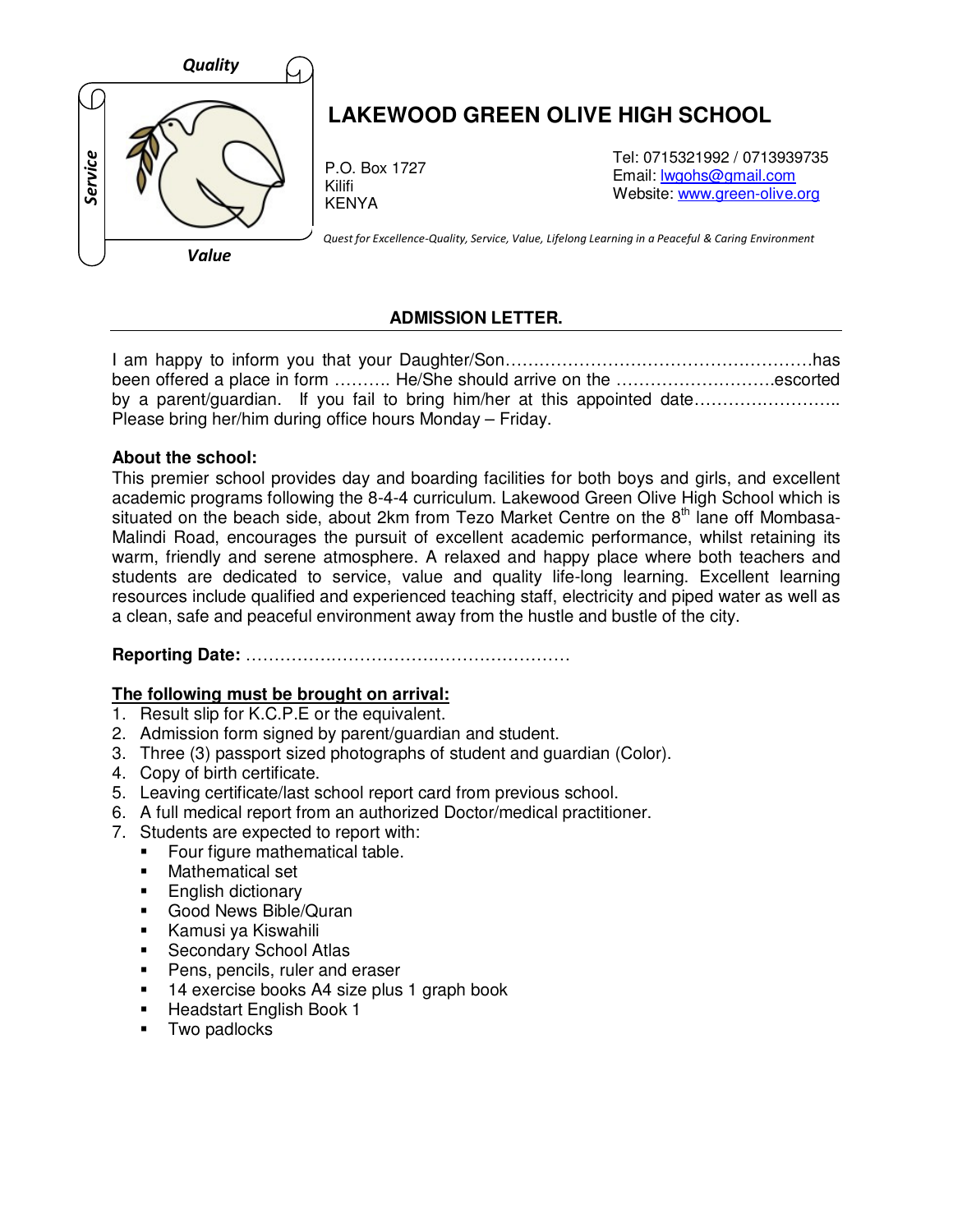## **School Uniform**

- Two off white blouses/shirts
- **Two box-pleated jungle green skirts/trousers**
- Two pairs of socks (white for girls and grey for boys)
- **Jungle green tie embroidered with school logo**
- **School T-shirt embroidered with school logo**
- **Long sleeved jungle green sweeter**
- Cream stripped with jungle green shorts for boys and cream stripped with jungle green with boarder skirts for girls
- Flat heeled black shoes
- One pair white rubber shoes

Please note that all items must be marked properly with admission numbers. The school does not allow students to wear home clothes at any time in the school compound. Such clothes will be **CONFISCATED FOR GOOD**.

#### **Boarding Requirements**

- $\blacksquare$  1 Mattress (2.5"x3"x6ft)
- **3** handkerchiefs
- $\blacksquare$  1 comb
- 2 toothpaste (65ml) and tooth brush
- 4 bar soap
- **1** metal box
- **1** cup, spoon and plate
- **1** detergent (omo)
- **1** school bag
- 5 toilet papers
- **1 pillow**
- 2 towels
- **2** pairs of bed sheets (light blue)
- 1 bed cover
- **1** pair of slippers
- **1** plastic bucket
- 2 pairs of white vests (boys)
- **Black shoe polish and brush**
- **Mosquito Net**

Extras for Girls

- 3 brassier
- **5** panties
- 4 packets of sanitary towels
- 2 night dresses
- 4 petticoats

## **Religion**

We admit students regardless of their race, color, ethic background or religious affiliations. Currently, we have organized pastoral programs for both Christians and Muslims.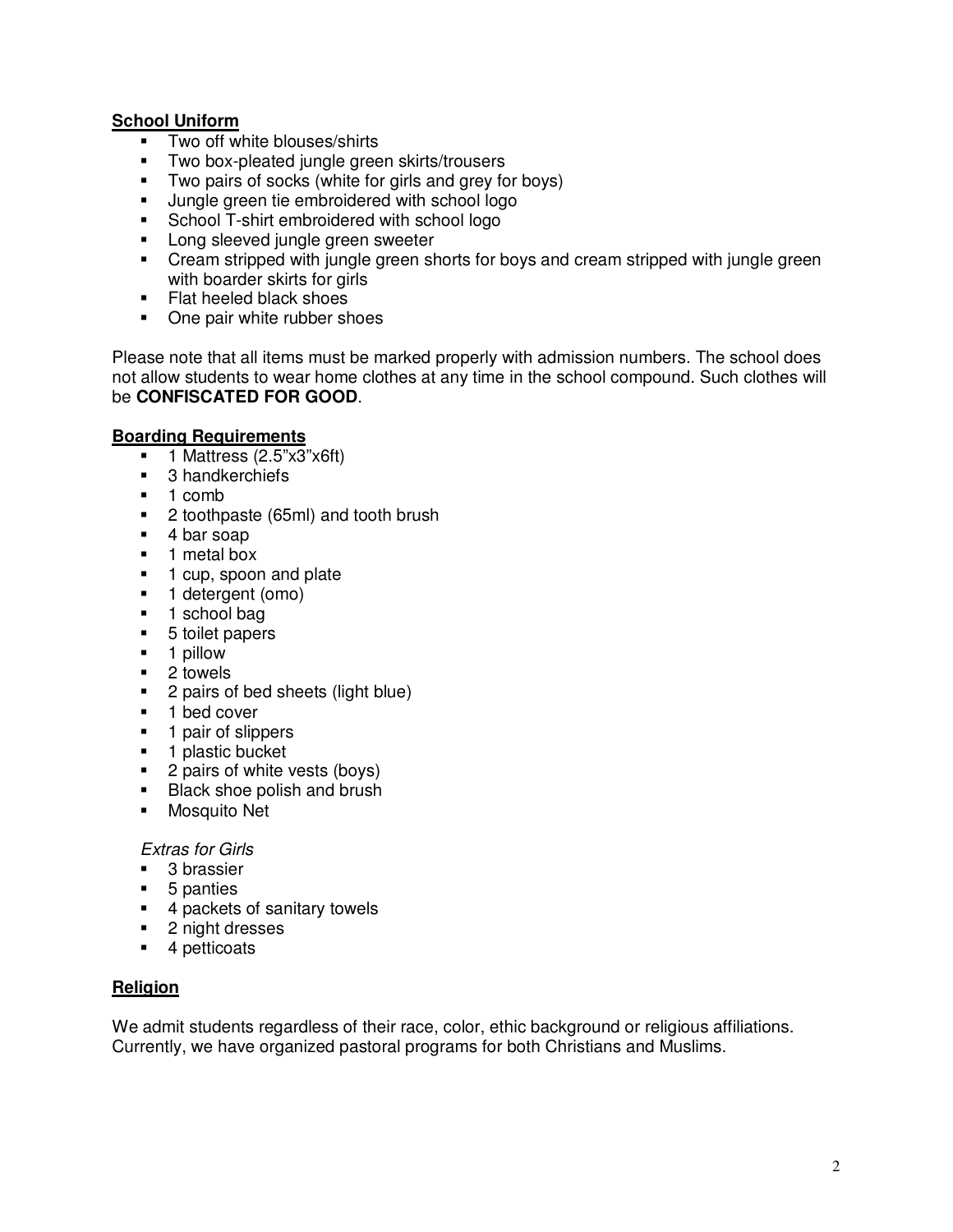

## **ADMISSION FORM**



#### **Parent/Guardian photo Students Photo Students Photo Students Photo**

# **STUDENT DETAILS**

| Middle Name: |
|--------------|
|              |
| Male/Female: |

#### **Parent/Guardian Details**

| Middle Name:   |
|----------------|
| Date of Birth: |
| Male/Female:   |

| Telephone Work: |
|-----------------|
|                 |
| Company Name:   |
|                 |

# **SCHOOL RULES AND REGULATIONS.**

- 1. Silence must be maintained in the school all the time to facilitate a good learning environment. Students are expected to attend **classes** and **preps**.
- 2. All assignments or duties given by the teacher must be done to the satisfaction of the teachers.
- 3. Students **MUST** sleep on the beds allocated to them and must use their own beddings.
- 4. All beds **MUST** appear neat all times.
- 5. Stealing or handling stolen property is illegal. A student who beaks this rule may be expelled from the school and/or be handed over to the police. Repayment is five times of the stolen items.
- 6. No student shall interact with any visitor(s) without the permission of the teacher on duty.
- 7. Attendance of academic clinics is **MANDATORY**. Failure by parent to attend may lead to student's expulsion.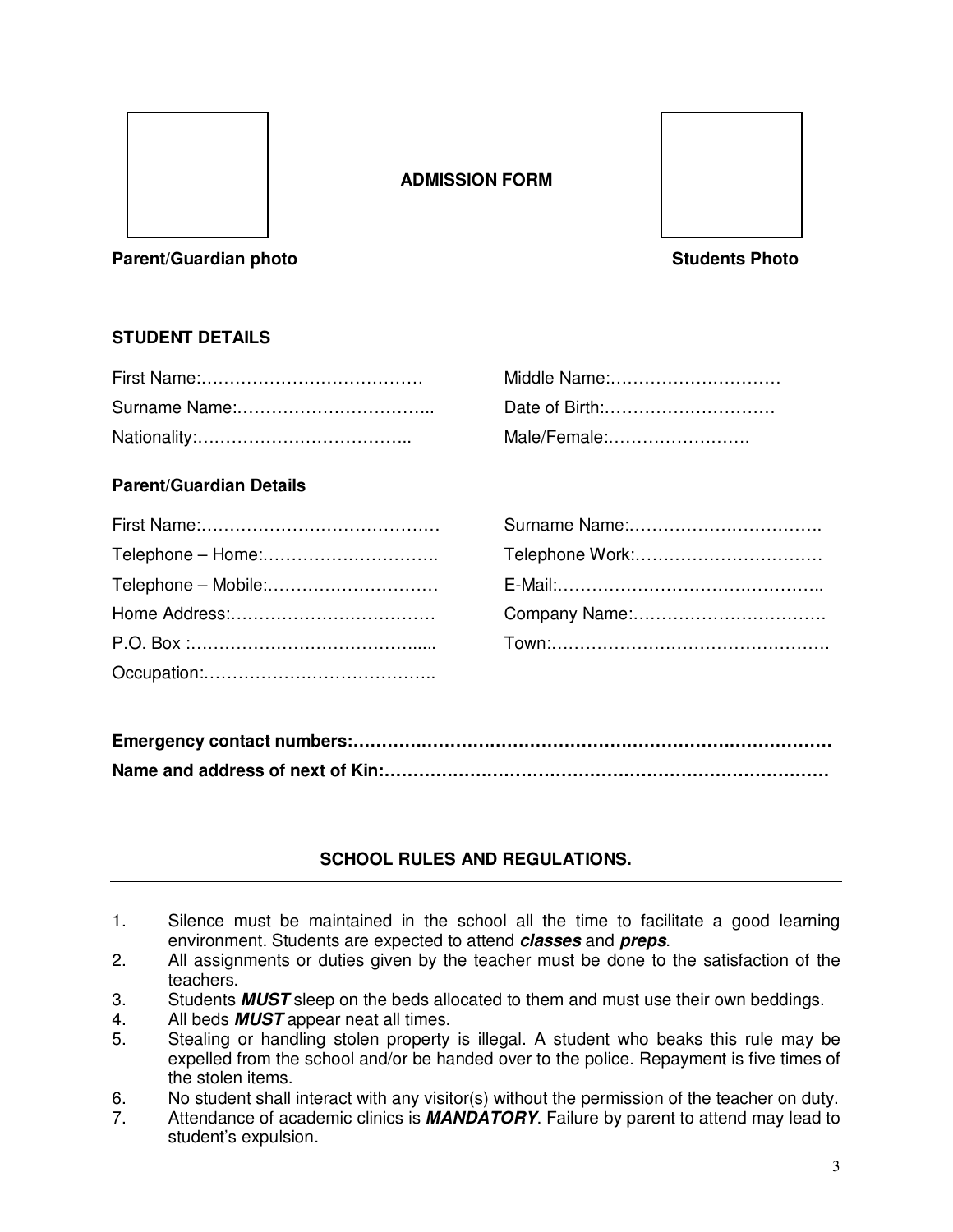- 8. Pornographic material in any form is strictly **PROHIBITED**.
- 9. You shall not leave the school compound except with written permission from the teacher on duty.
- 10. All students must take part in **games** and must register in at least one club in the school. You must always go for games in **proper uniform**.
- 11. Proper and clean **school uniform** must be put on all the times. **Home clothes, necklaces, bangles or earrings** will not be allowed in school.
- 12. Any breaking of school property like desks, chairs, toilet accessories etc will be replaced by the student(s) concerned.
- 13. You must always take care of school property especially **text books**. Any loss of text books will be replaced by the student immediately.
- 14. No student should take any form of **drugs** (e.g. alcohol, cigarettes etc). If caught, it will lead to immediate **expulsion** without warning.
- 15. Any student who indulges in **stealing**, incitement, provocation and intimidation shall be **expelled** from the school without any warning.
- 16. You must at all times respect your seniors i.e. teachers, non-teaching staff, visitors and school prefects. Any form of **DEFIANCE** shall be tolerated.
- 17. No bullying of students is allowed. Use of **vulgar language, bullying** and **fighting** will lead to immediate expulsion.
- 18. In case the school gives **midterm** holidays in the course of the term, parents are normally informed in writing when such holidays are taking place.
- 19. **English** or **Kiswahili** will be the only means of communication by all students. Failure will lead to punishment.
- 20. **Love affairs** of any kind among students or members of the community are not allowed. Such cases lead to instant **expulsion**.
- 21. It is criminal offence to carry for any use **pocket radios, musical gadgets, mobile phone, and card for games or fun instruments** in school. No **gambling** is allowed in school.
- 22. **Foodstuffs** to school are highly discouraged.
- **Sunday Prayers** is compulsory to all between 9.00am and 12noon every Sunday.
- 24. **Visitors** are not allowed EXCEPT during visiting days.
- 25. A student will be expected to report back to school on the day advised by the Principal and not later than 4.00 pm, otherwise s/he **MUST** be accompanied by parent/guardian.
- 26. No student shall be allowed to use mobile phones of any staff member to speak to parents or relatives.

#### **Declaration.**

**Student** 

I certify that all information supplied in this form is correct and I will inform the school as soon as possible of any changes. I have read and agree to abide by the regulations of Lakewood Green Olive High School as set out above.

| Student |  |
|---------|--|
|         |  |
|         |  |

#### **Parent/ Guardian**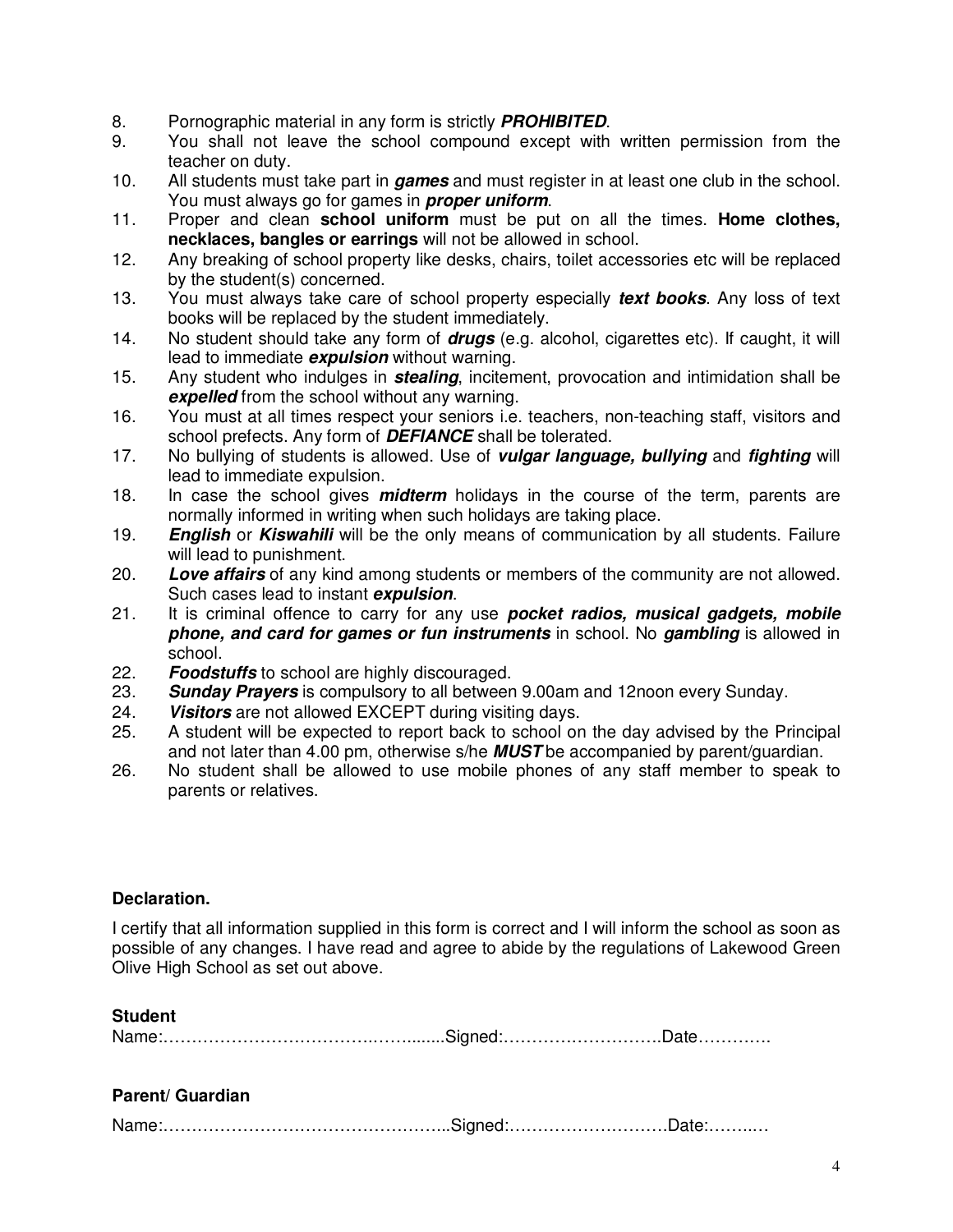#### **PRE- ENTRY HEALTH REPORT**

NAME:………………………………………………………………..

Date of Birth……………………………………………………….

#### **Please fill the enclosed form carefully**

| Hay fever              | <b>Recurrent Malaria</b> |
|------------------------|--------------------------|
| Sickle cell Anemia     | <b>Peptic Ulcers</b>     |
| <b>Rhinitis</b>        | Typhoid                  |
| <b>Rheumatic fever</b> | Hypertension             |
| Asthma                 | <b>Bed Wetting</b>       |
| Polio                  | <b>Mental Illness</b>    |
| Fits/Epilepsy          |                          |

Has she/he had any allergy effects – to drug………………………….to food…………………… Has had previous admission to Hospital? If yes, given reasons place and date ……………………………………………………………………………………………………………… ………………………………………………………………………………………………………………

………………………………………………………………………………………………………………

Previous immunization-given:

|  | TetanusMeaslesTriple Antigen |
|--|------------------------------|
|  |                              |

Please tick if she/he has already had any of the following infectious disease Mumps…………………………..Chicken Pox…………………Measles……………………………….

German measles………………

Any serious disability or health MUST be reported to the school before the student reports at the school.

Please have teeth and eyes checked before arrival (parents are responsible for replacement and mending of spectacles). Specialized medicines must be provided by family and place it under the care of the school administrator.

Parent/guardian signature……………………………………………………………………….

**Stamp and signature…………………………….**